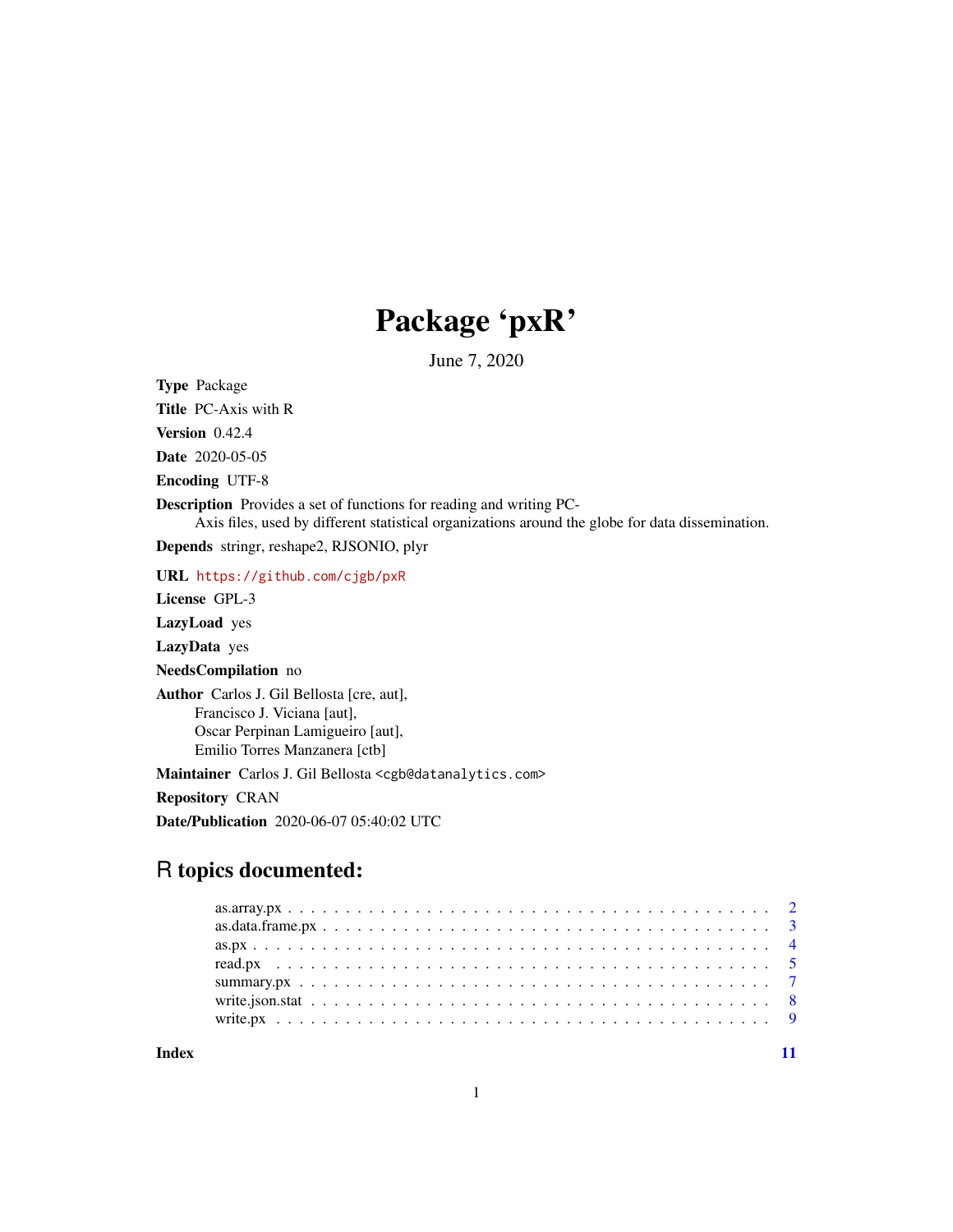<span id="page-1-1"></span><span id="page-1-0"></span>

#### Description

This function extracts the data component from a px object as a array.

#### Usage

```
## S3 method for class 'px'
as.array(x, use.codes = FALSE, ...)
```
#### Arguments

| $\times$  | A px object.                                                                                                                                                                                                    |
|-----------|-----------------------------------------------------------------------------------------------------------------------------------------------------------------------------------------------------------------|
| use.codes | A logical value to indicate whether to use CODES instead of VALUES as names<br>of the levels: TRUE to use CODES, defaut FALSE. Or a vector with the names<br>of the variables that use CODES to identify levels |
| .         | Additional arguments. Not used yet.                                                                                                                                                                             |

#### Value

An array

#### Author(s)

Francisco J. Viciana

#### References

https://www.scb.se/globalassets/vara-tjanster/px-programmen/px-file\_format\_specification\_2013.pdf

#### See Also

[read.px](#page-4-1), [as.data.frame.px](#page-2-1)

```
my.px <- read.px(system.file("extdata", "example.px", package = "pxR"))
my.array <- as.array(my.px)
my.array2 <- as.array(my.px ,use.codes=TRUE)
my.array3 <- as.array(my.px ,use.codes=c('municipios'))
```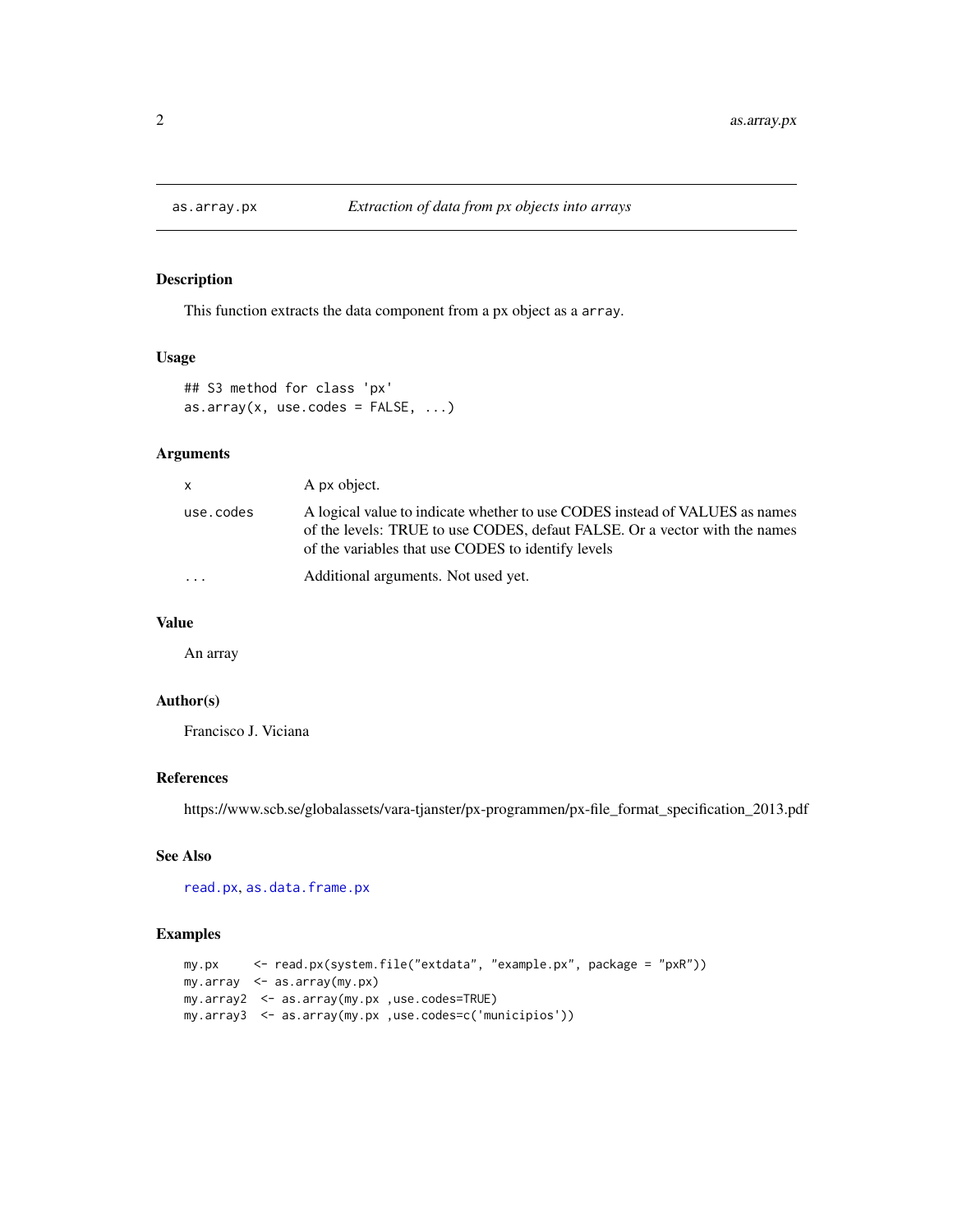<span id="page-2-1"></span><span id="page-2-0"></span>as.data.frame.px *Extraction of data from px into data.frame objects*

#### Description

This function extracts the data component from a px object as a data.frame.

#### Usage

```
## S3 method for class 'px'
as.data.frame(x, ...,use.codes = FALSE,
                warnings.as.errors = TRUE, direction = 'long')
```
#### Arguments

| use.codes<br>section.<br>warnings.as.errors<br>generate warnings.<br>direction<br>to long format (default).<br>Additional arguments, currently not used | $\times$ | a px object                                                                                                                                                                                                                                               |
|---------------------------------------------------------------------------------------------------------------------------------------------------------|----------|-----------------------------------------------------------------------------------------------------------------------------------------------------------------------------------------------------------------------------------------------------------|
|                                                                                                                                                         |          | If true, this parameter replaces the names (or levels) of the variables by their<br>codes, if available; alternatively, it can be a character vector identifying those<br>variables for which codes will replace the levels of the variables. See details |
|                                                                                                                                                         |          |                                                                                                                                                                                                                                                           |
|                                                                                                                                                         |          | If true, the function will fail in case any issues are found; otherwise, it will                                                                                                                                                                          |
|                                                                                                                                                         |          | character string, either "wide" to reshape to wide format, or "long" to reshape                                                                                                                                                                           |
|                                                                                                                                                         |          |                                                                                                                                                                                                                                                           |

#### Details

The PC-Axis provides two alternative mechanisms for naming variables: their values or their codes, usually less verbose. The the use.codes parameter can be used to select those variables for which the CODES attribute in the PC-Axis file for naming the levels of the variables. It should be noted that there may not be CODES for all variables; in such cases, the VALUES are used instead.

The function will operate in 'paranoid mode' unless warnings.as.errors is set to FALSE. In such mode, the function will fail if any issues are found in the data. If warnings.as.errors is set to FALSE, the function will do its best to solve some known issues in some PC-Axis files.

#### Value

A data.frame object.

#### Author(s)

Carlos J. Gil Bellosta, Oscar Perpiñán Lamigueiro, Francisco J. Viciana Fernández, Emilio Torres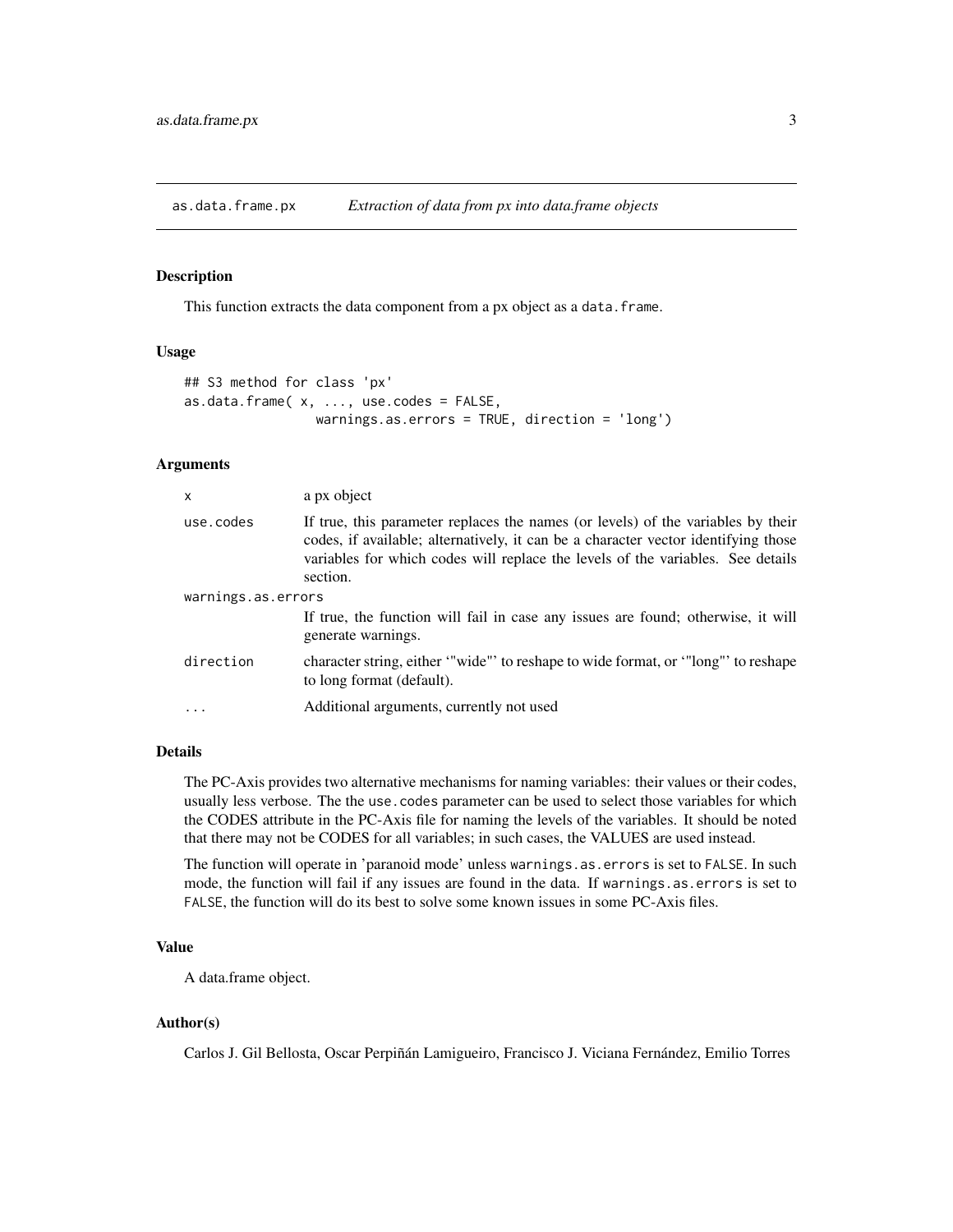#### <span id="page-3-0"></span>References

https://www.scb.se/globalassets/vara-tjanster/px-programmen/px-file\_format\_specification\_2013.pdf

#### See Also

[read.px](#page-4-1), [as.array.px](#page-1-1)

#### Examples

```
my.px.object <- read.px(system.file("extdata", "example.px",
                                              package = "pxR"))
my.px.data <- as.data.frame(my.px.object)
```
as.px *Convert an array or a data.frame into an object of class px*

#### Description

This function converts an array object into a px object. It uses the dimnames of the array to fill the VALUES list of the px object. It can also converts an data.frame object into a px object. Optionally it uses an object of type px as the skeleton of the new object.

#### Usage

```
as.py(x,...)## S3 method for class 'array'
as.px(x, skeleton.py = NULL, list.keys = NULL, ...)## S3 method for class 'data.frame'
as.py(x, skeleton.py = NULL,list.keys = NULL, value.colum = NULL, ...
```
#### Arguments

| $\mathsf{x}$         | An array or data. frame with the data required to build the px object    |
|----------------------|--------------------------------------------------------------------------|
| skeleton.px          | A px object with metadata that will be used in the new px object         |
| list.keys            | A optional list of metadata pairs                                        |
| value.column         | Optional name to numeric value column in data.frame; defaults to "value" |
| $\ddot{\phantom{0}}$ | Other arguments that can be passed to the function                       |

#### Details

A px object is the internal representation in R of a PC-Axis file. As such, it contains both data and metadata.

The data to populate the px object comes from  $x$ , the first argument of the function. If  $x$  is an array, it needs to have 'named dimnames', i.e., its dimnames attribute needs to be a list with named entries.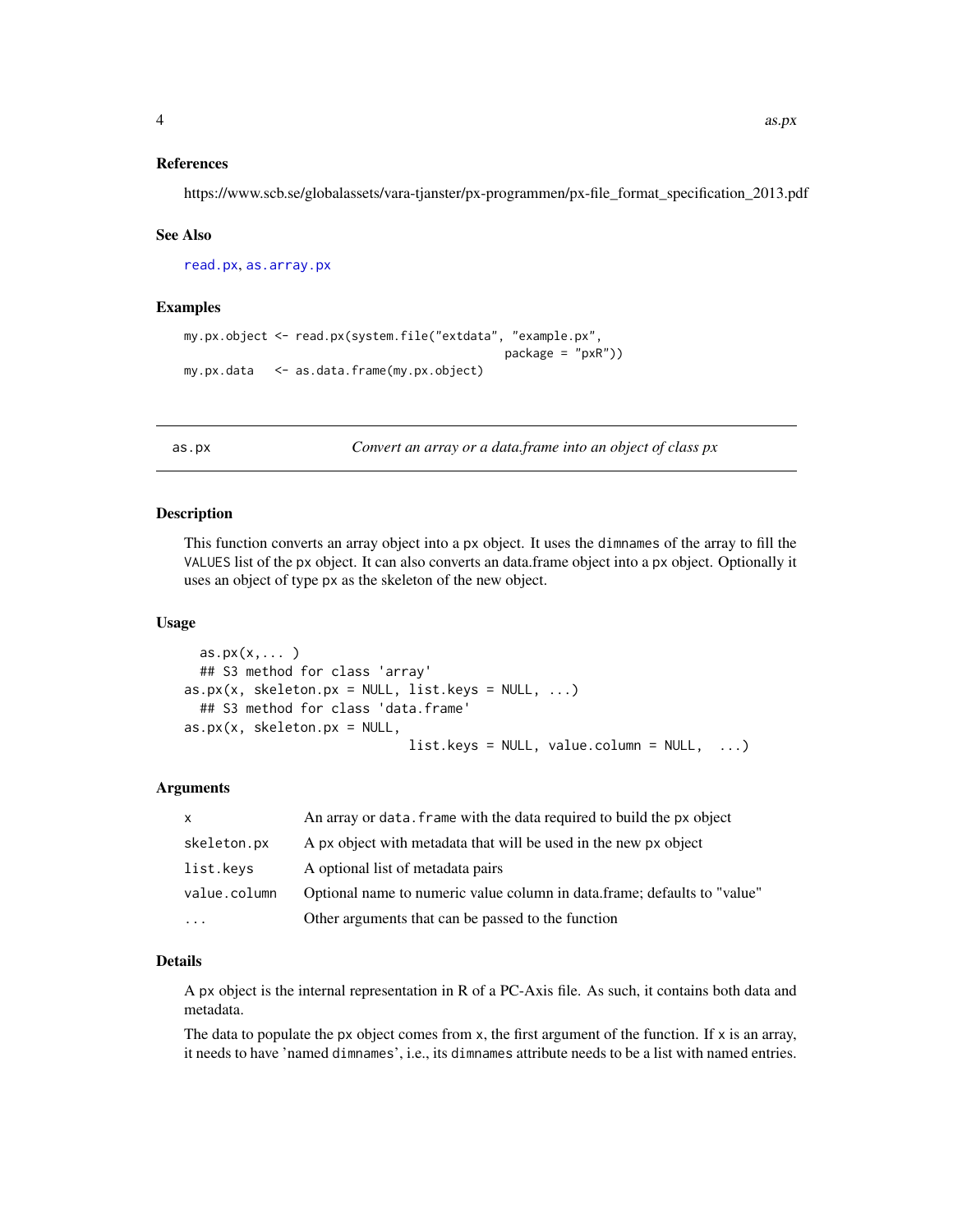#### <span id="page-4-0"></span>read.px 5

x can also be a molten data.frame, i.e., each row contains a single value and the remaining columns indicate the levels of the variables it refers to. The ts names will be used in STUB and HEDING keyword of px objects. The first column of x will be used as 'HEADING', and the rest, in reverse, order as 'STUB'.

There are two compatible methods to provide metadata information. The first one is via skeleton.px, a px object whose metadata (title, etc.) is to be recycled in the new object. In addition to that, list.keys can be used to pass metadata in key-value pairs as shown in the examples below.

Metadata provided in list.keys has priority over metadata coming from skeleton.px. Also, note that the metadata items used to name the variables and their labels are neither extracted from skeleton.px nor px but from the dimnames attribute of x.

Note that the keywords 'HEADING', 'VALUES' and 'DATA', if present in skeleton.px or list.keys, are ignored. Inconsistent 'CODES' in skeleton.px will also be ignored.

Few checks are made to guarantee that metadata keys conform to the PC-Axis standard.

#### Value

a px object

#### Author(s)

Francisco J. Viciana, Carlos J. Gil Bellosta,

#### See Also

[write.px](#page-8-1), [as.array.px](#page-1-1)

#### Examples

```
my.px.object <- read.px(system.file("extdata", "example.px", package = "pxR"))
my.data <- as.array(my.px.object)
my.px.object2 <- as.px(my.data)
my.px.object3 <- as.px(my.data, skeleton.px = my.px.object)
my.px.object4 <- as.px(my.data, list.keys = list(MATRIX = "xxx", CONTENTS = "new data",
                          NEWKEY = "another key", UNITS = "people", TITLE = "My Title"))
my.px.df <- as.data.frame(my.px.object)
my.px.object5 <- as.px(my.px.df)
```
<span id="page-4-1"></span>

read.px *Reads a PC-Axis file*

#### **Description**

This function reads a PC-AXIS file (a text file with certain format) and creates an object of the class px.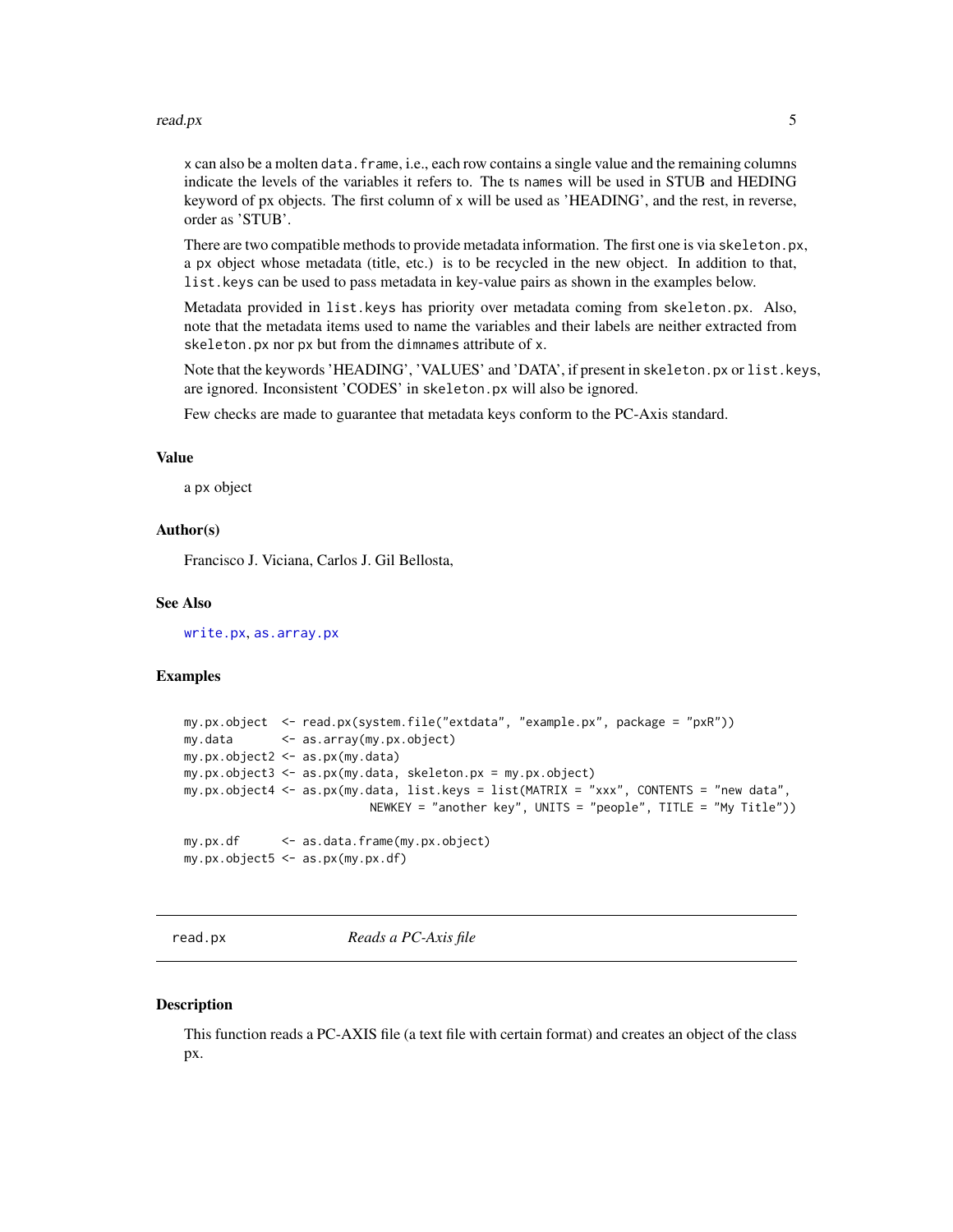#### <span id="page-5-0"></span>Usage

```
read.px(filename, encoding = NULL,
        na.strings = c("".". , "...", "...", "...", "...", "...", "":"))
```
#### **Arguments**

| filename   | The name of the PC-Axis file to read                                                                                                                                                               |
|------------|----------------------------------------------------------------------------------------------------------------------------------------------------------------------------------------------------|
| encoding   | A character string describing the current encoding; see the Details section                                                                                                                        |
| na.strings | A character to be interpreted as missing value in the DATA field of the PC-AXIS<br>file. The chapter 4 of the second reference provides details about the dot codes<br>used in the PC-AXIS format. |

#### Details

This function reads data files in the PC-Axis format. The format is described in the two documents in the reference section.

According to them, null values can be encoded using ".", "..", "...", or "....".

Also, the documentation is not very specific concerning the actual encoding to be expected in PC-Axis files. It is however quite safe to assume that they will be encoded using some "latin1" variant. The alternative value for the encoding argument would be "utf-8".

#### Value

An object of the class px, which is essentially a list comprising the fields of a PC-AXIS file (see references for details).

#### Author(s)

Carlos J. Gil Bellosta, Oscar Perpiñan Lamigueiro, Francisco J. Viciana Fernández

#### References

[https://www.scb.se/globalassets/vara-tjanster/px-programmen/px-file\\_format\\_spec](https://www.scb.se/globalassets/vara-tjanster/px-programmen/px-file_format_specification_2013.pdf)ification\_ [2013.pdf](https://www.scb.se/globalassets/vara-tjanster/px-programmen/px-file_format_specification_2013.pdf) [http://tilastokeskus.fi/tup/pcaxis/tiedostomuoto2006\\_laaja\\_en.pdf](http://tilastokeskus.fi/tup/pcaxis/tiedostomuoto2006_laaja_en.pdf)

#### See Also

[as.data.frame.px](#page-2-1), [as.array.px](#page-1-1) [iconv](#page-0-0)

```
my.px.object <- read.px(system.file("extdata", "example.px",
                       package = "pxR") )
my.px.data <- as.data.frame( my.px.object )
```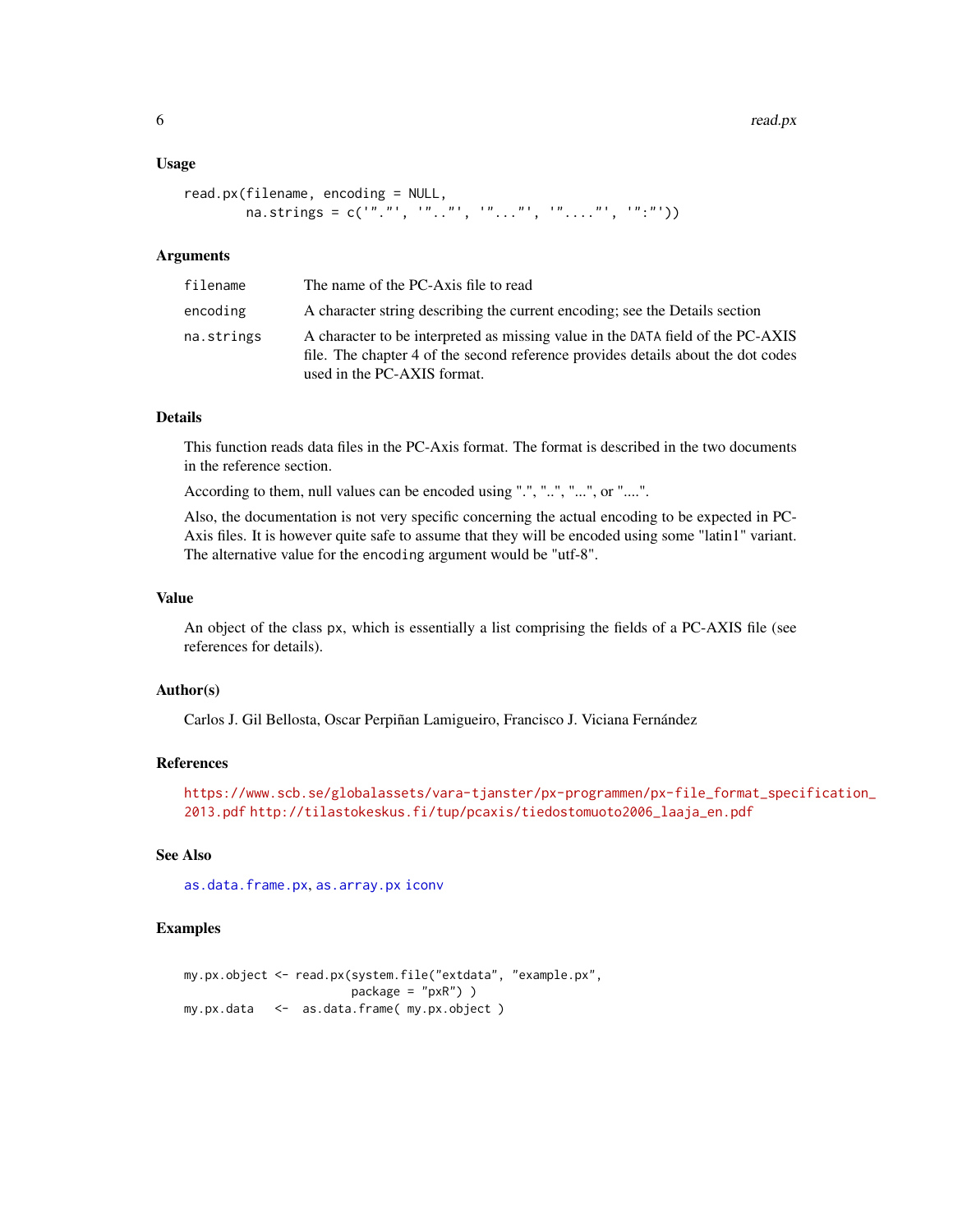<span id="page-6-0"></span>summary.px *summary.px*

#### Description

Compactly display the internal structure of a px object.

#### Usage

```
## S3 method for class 'px'
summary( object, ... )
```
#### Arguments

| object   | a px object                              |
|----------|------------------------------------------|
| $\cdots$ | Additional arguments, currently not used |

#### Value

A verbose description of data and metadata within the px object.

#### Author(s)

Carlos J. Gil Bellosta

#### References

https://www.scb.se/globalassets/vara-tjanster/px-programmen/px-file\_format\_specification\_2013.pdf

#### See Also

[read.px](#page-4-1) [as.data.frame.px](#page-2-1)

```
my.px.object <- read.px(system.file( "extdata", "example.px", package = "pxR"))
summary(my.px.object)
```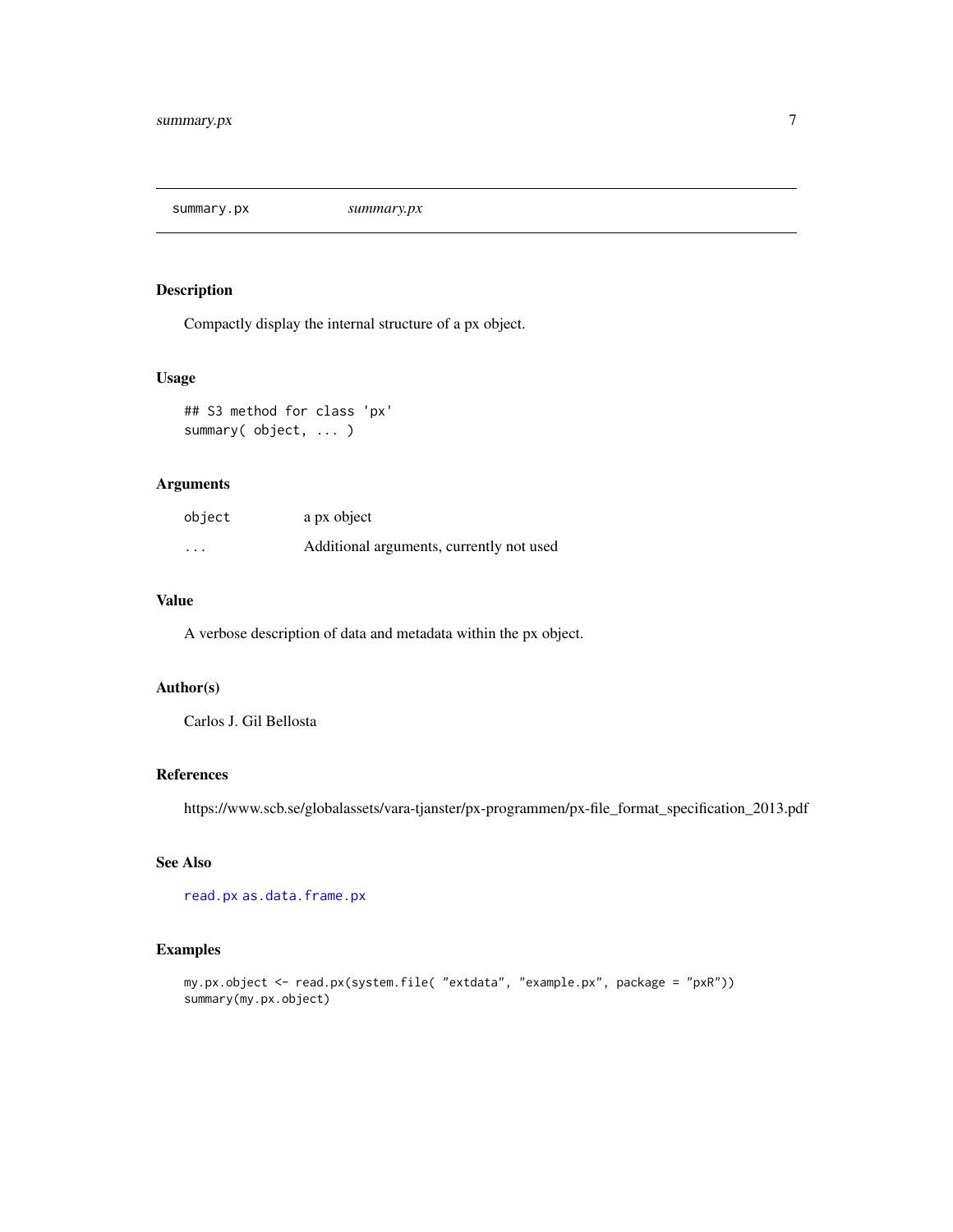<span id="page-7-0"></span>

#### Description

This function writes a object of class px to a file conforming the JSON-stat standard, a simple lightweight JSON dissemination format best suited for data visualization, mobile apps, or open data initiatives.

#### Usage

write.json.stat(obj.px, filename)

#### Arguments

| obi.px   | the name of a objest of class px                                          |
|----------|---------------------------------------------------------------------------|
| filename | the name of the json-stat file to be created (suggested extension, .json) |

#### Author(s)

Carlos J. Gil Bellosta

#### References

<http://json-stat.org/>

#### See Also

[write.px](#page-8-1)

```
## Not run:
 opx1 <- read.px(system.file( "extdata", "example.px", package = "pxR"))
 write.json.stat(opx1, file = "opx.px")
## End(Not run)
```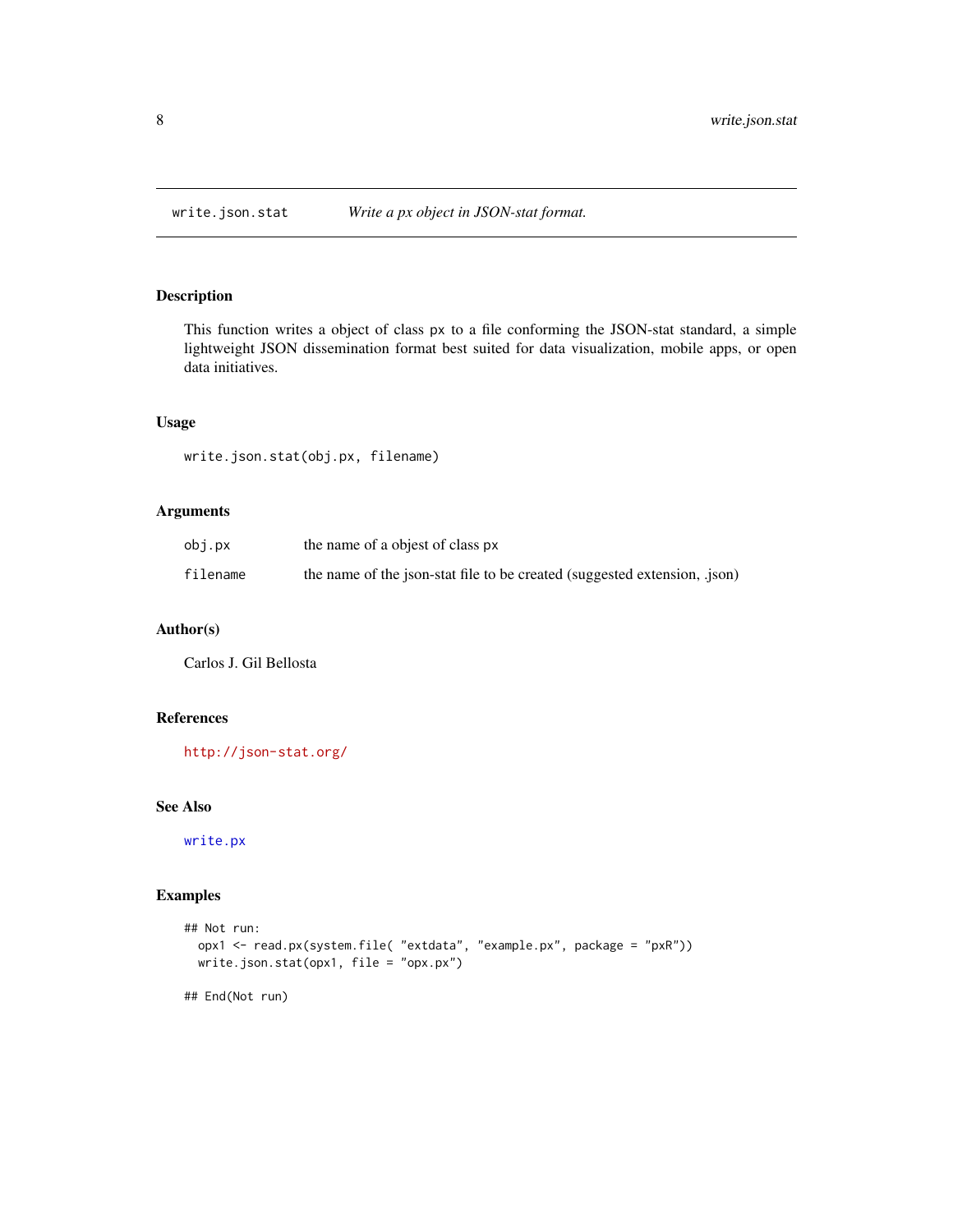<span id="page-8-1"></span><span id="page-8-0"></span>

#### Description

This function writes an object of class px to a PC-Axis file

#### Usage

```
write.px(obj.px, filename, heading = NULL, stub = NULL,
         keys = NULL , write.na = FALSE, write.zero = FALSE,
         fileEncoding = "ISO-8859-1")
```
#### Arguments

| obj.px       | The name of a object of class px                                                                    |
|--------------|-----------------------------------------------------------------------------------------------------|
| filename     | The name of the PC-Axis file to create                                                              |
| heading      | An optional character vector with the names of variables in the HEADING part<br>of the output file  |
| stub         | An optional character vector with the names of the variables in the STUB part<br>of the output file |
| keys         | An optional character vector indicating the variables used as keys                                  |
| write.na     | Whether to write rows with NA values (if keys are used)                                             |
| write.zero   | Whetehr to write rows with 0 values (if keys are used)                                              |
| fileEncoding | A character string describing the encoding to use in px file (see i conv for details)               |

#### Details

The function can write either regular files or files with KEYS.

For regular files, by default, the output file will have a single variable in the HEADING part of the file (columns in the matrix). It is possible to override the default by providing the heading and stub parameters. These are optional, non-overlapping, exhaustive character vectors of names of variables in the output matrix.

It is possible to write files with KEYS which could help reduce the final file size for large and sparse datasets. In such case, it is possible to indicate whether to write rows with all values equal to 0 or NA or not (via arguments write.zero and ·write.na).

#### Author(s)

Francisco J. Viciana Fernández, Oscar Perpiñan Lamigueiro, Carlos J. Gil Bellosta

#### References

[https://www.scb.se/globalassets/vara-tjanster/px-programmen/px-file\\_format\\_spec](https://www.scb.se/globalassets/vara-tjanster/px-programmen/px-file_format_specification_2013.pdf)ification\_ [2013.pdf](https://www.scb.se/globalassets/vara-tjanster/px-programmen/px-file_format_specification_2013.pdf)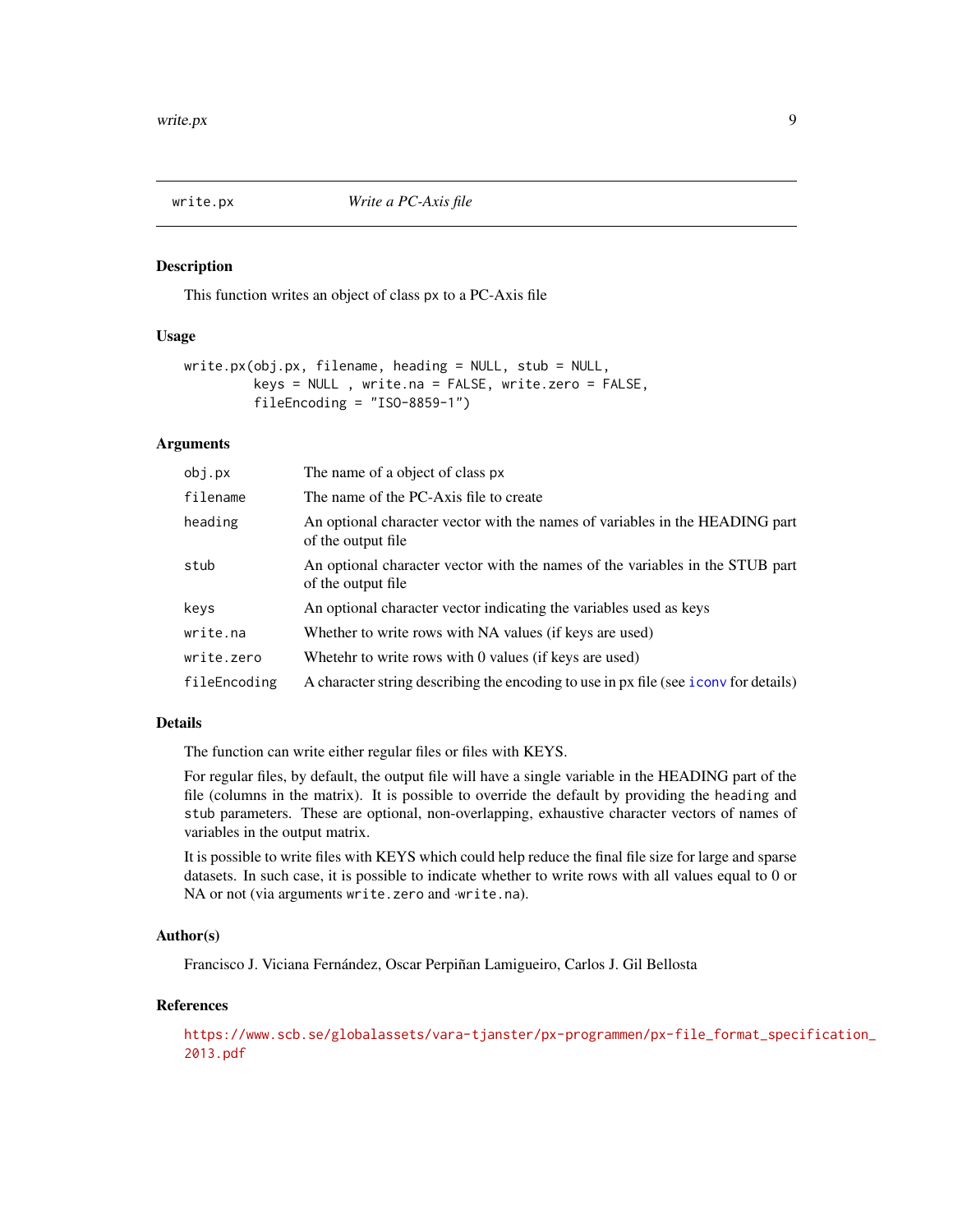#### <span id="page-9-0"></span>See Also

```
read.px, as.data.frame.px, as.array.px iconv
```
#### Examples

```
opx1 <- read.px(system.file( "extdata", "example.px", package = "pxR"))
## Not run:
write.px(opx1, file = "opx.px")
write.px(opx1, file = "opx.px",
                  heading = c("sexo", "edad"),
                  stub = "municipios")
        write.px(opx1, filename = "opx.px",
                 keys = c("municipios","edad"))
```
## End(Not run)